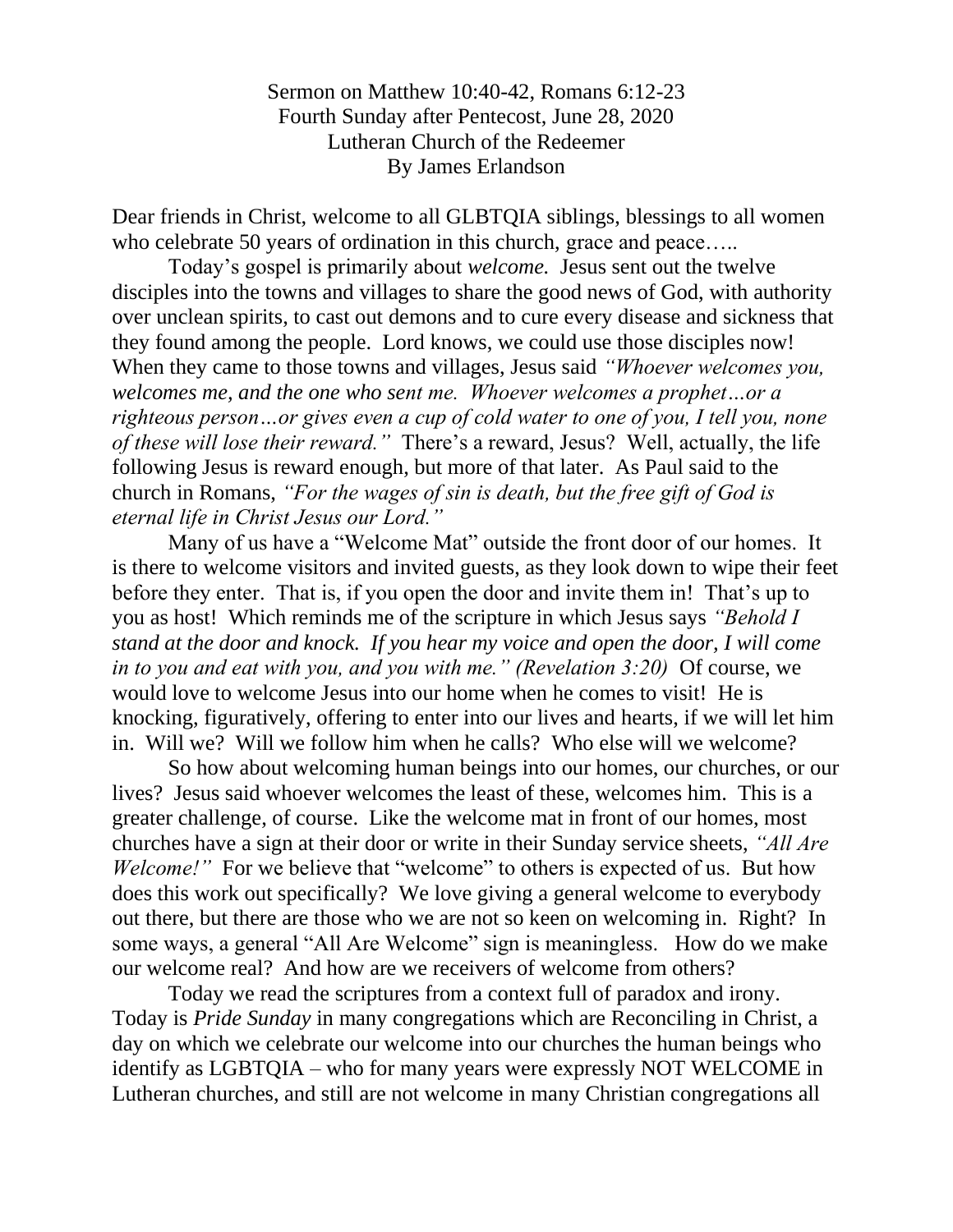over the world . About 20 years ago we voted on an Affirmation of Welcome to make our welcome specific. You can read it in our service sheet every Sunday: *"Because every person is a child of God, we welcome you without regard to culture, ethnicity, skin color, physical or mental ability, age, family situation, refugee or immigrant status, economic status or social standing. We welcome you without regard to sexual orientation or gender identity, and invite you to join us in worshiping God...*" It took us all a long time to get there, even longer for the ELCA and we fall short of this welcome every day, but this is our intent, in the name of Jesus, who died in order to reconcile all of us, the whole world to God.

We are all sent, but we must avoid crowds and maintain social distance, wearing masks. We gather today in the midst of a Covid-19 global pandemic. How do we welcome others when we are not even gathering ourselves in one place for worship, and the church has been closed for all meetings since March 15? Oh, the irony! Even now, our welcome is very limited to groups under ten with conditions. We welcome all in the name of Christ, but last week I had to say to one of our Narcotics Anonymous group leaders that "you are welcome to meet *with the condition that you each wear masks, not have a fever, limit your group's number to 10, practice social distancing, take attendance for contact tracing, don't smoke or eat or drink, and disinfect your space when you leave."* That doesn't sound very hospitable, but it's the law, and we want to keep them, and all of us, safe!

We are also gathering today in the midst of social unrest and soul-searching in America over the sin of systemic racism in our institutions, and the white privilege that infects most of our churches like a virus – especially our beloved Lutheran Church, which remains 98% white after all these years, despite our hopes and intentions. We haven't figured out how to welcome or be hospitable to those who don't look or act or sing or worship just "like us", so here we are. Then there was the murder of George Floyd in our sister city of Minneapolis, just blocks from Calvary Lutheran Church, and the Minneapolis Police Precinct was burned down just blocks from Holy Trinity Lutheran Church. Not only that, but the burning came over to our side of the river to the Midway in St. Paul, to the Target a block away from Bethlehem Lutheran on the Midway. So now three Lutheran Churches have had their ministry transformed into a 24-hours a day "welcome by necessity" as they splashed milk on protesters who were tear gassed. Each congregation now is receiving donations three days a week, and distributing bags of food and necessary supplies to women, children and families on the other days, because the local grocery stores were burned down. *All are welcome* – which includes all the volunteers and donations from other Lutherans throughout the Minneapolis and St. Paul Area Synods and beyond are needed!

So it is very ironic, that all of this "welcome" language comes in the same gospel passage in which Jesus sends his disciples out to share the good news of hope and healing for people who are suffering. Nothing has changed, has it?